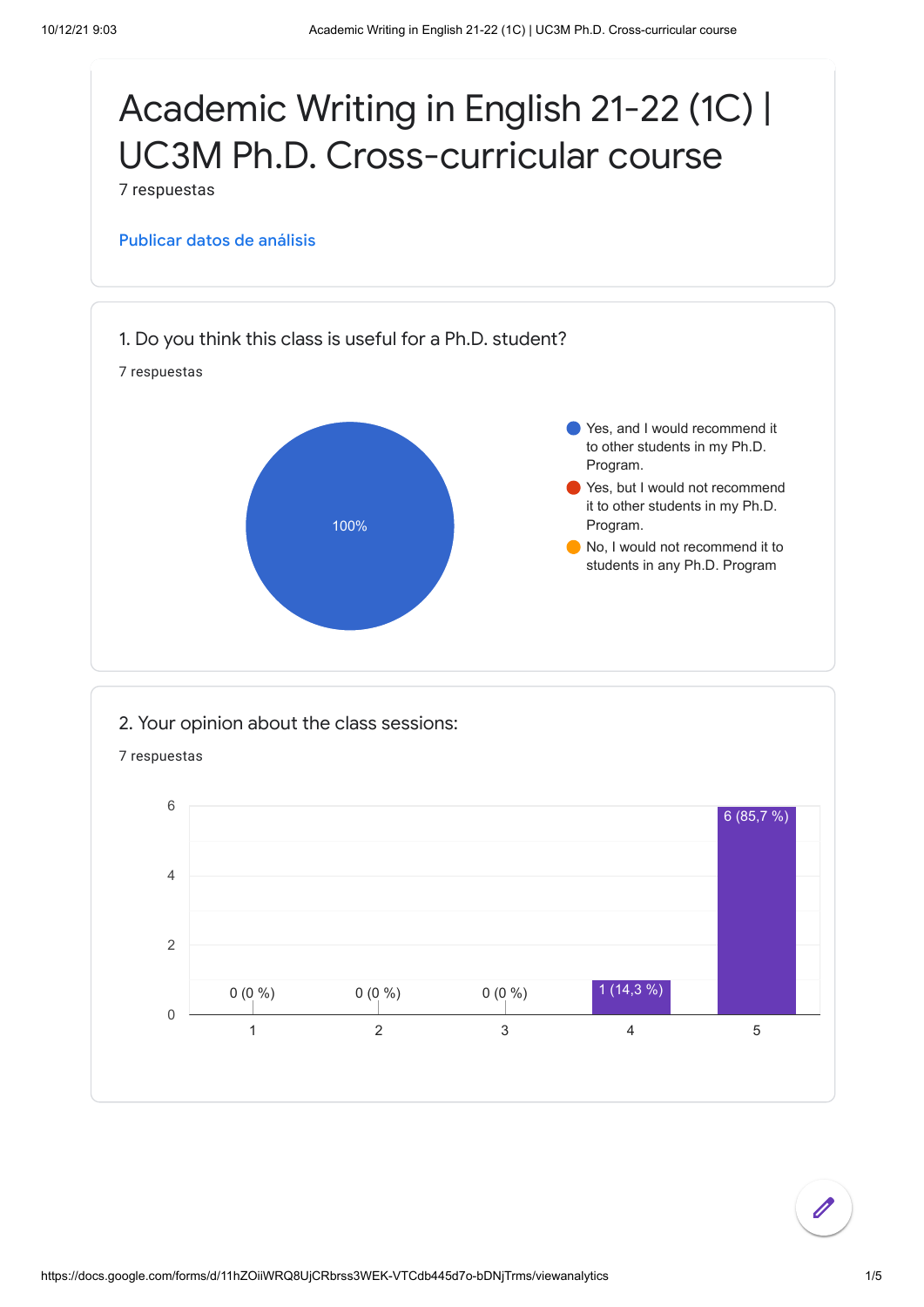

## 4. Your opinion about usefulness of the activities:



7 respuestas

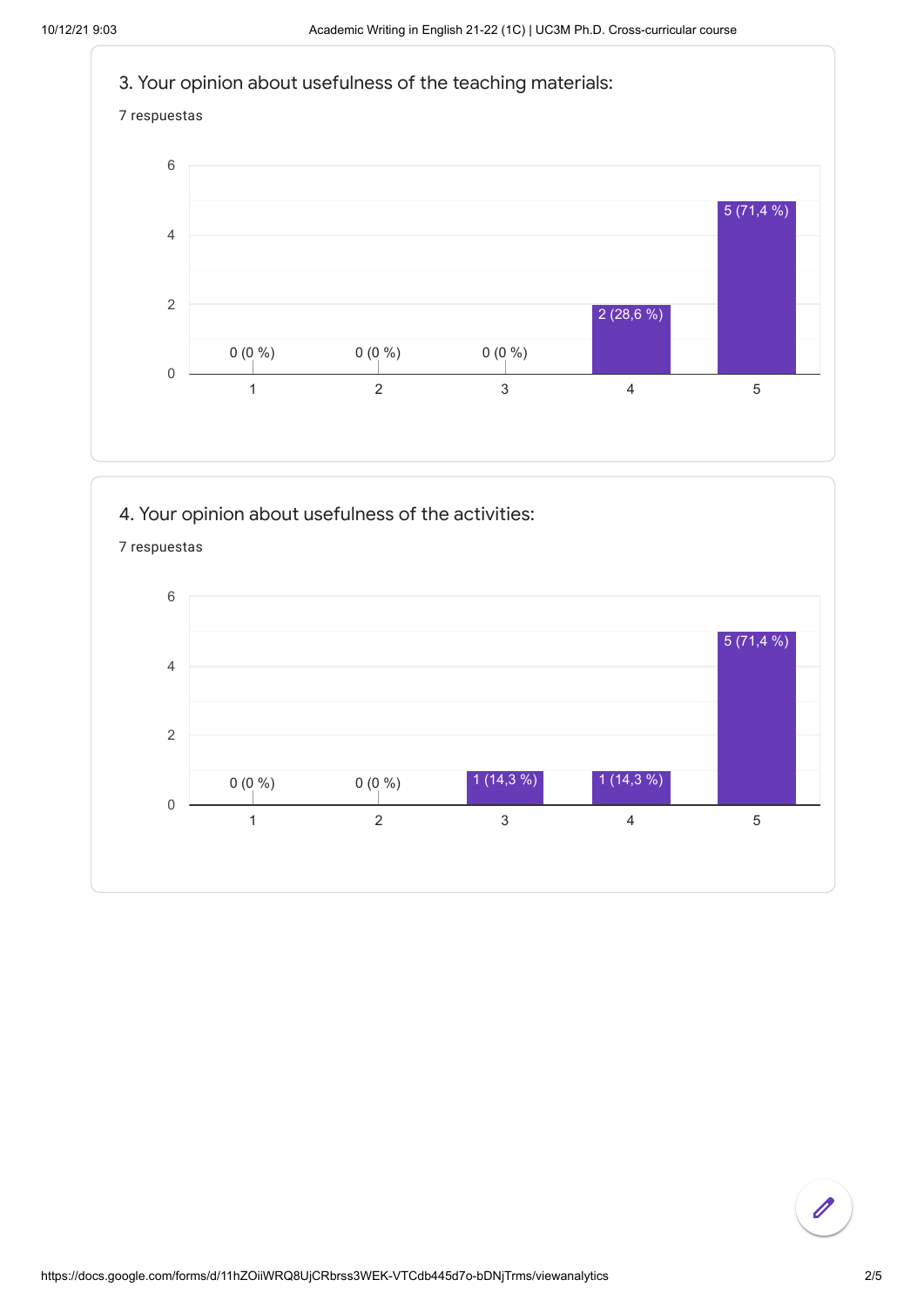

6. Which activities or topics did you consider the most attractive or interesting? 6 respuestas

The online resources provided by the teacher.

Paraphrasing, Reporting and Referencing

The feedback that the teacher gives the students about their own papers and articles.

Writing weekly homework

Completing the writing tasks and check the revised version.

All topics covered are relevant for PhD career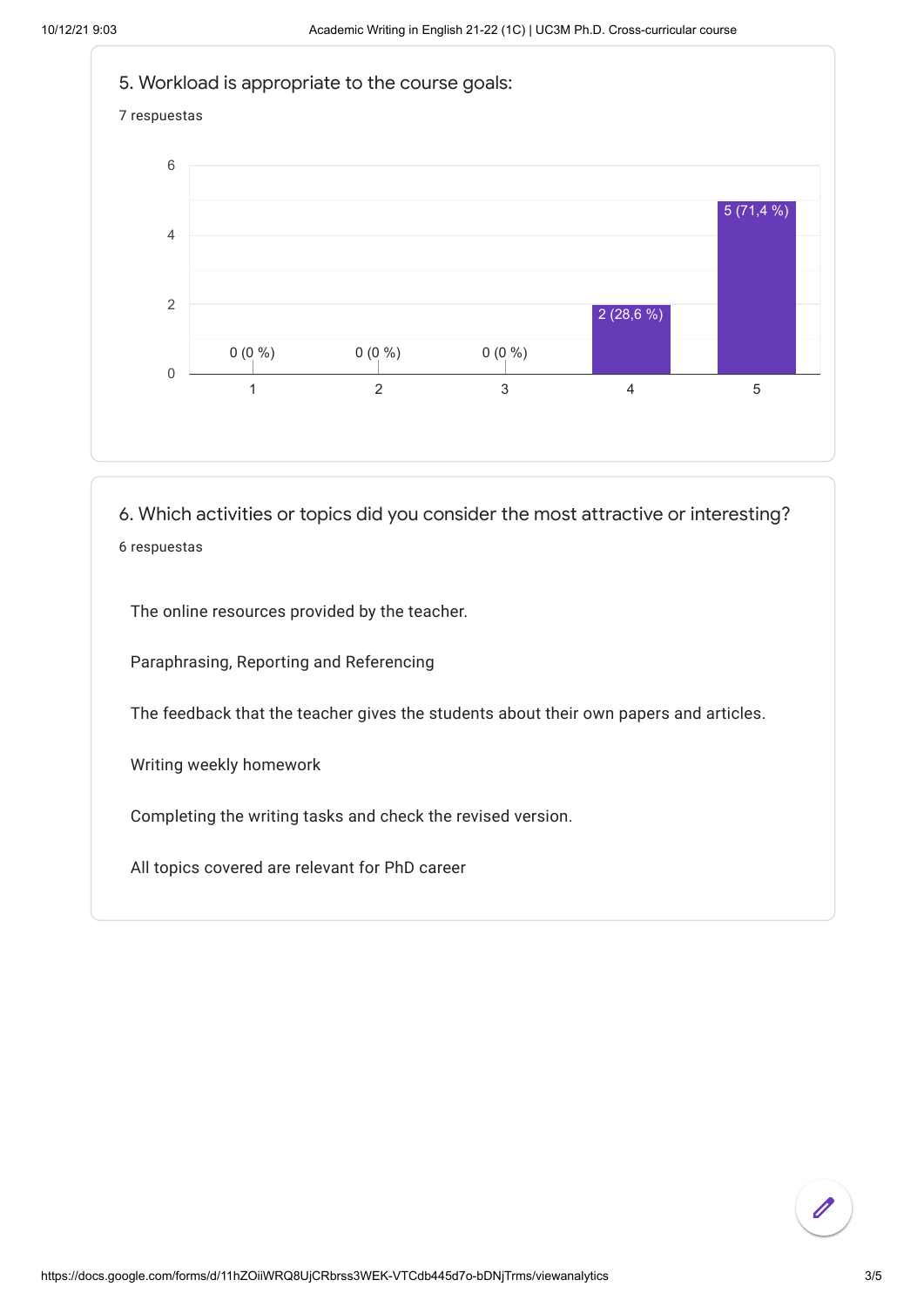7. Areas for improvement: please tell us what you think is missing.

6 respuestas

There is little to improve. The amount of work is balanced with the goals of the course. And the commitment of the teacher is noticeable. He loves what he does.

I would like to suggest to have more workload by with more time between due dates to let students have the teacher's feedback during the module duration.

I think that the course is very complete.

Nothing

This course is well-organized.

Probably dedicating more time for correcting PhD students' academic writing examples

8. Your opinion about the teacher, Eoin Higgins: